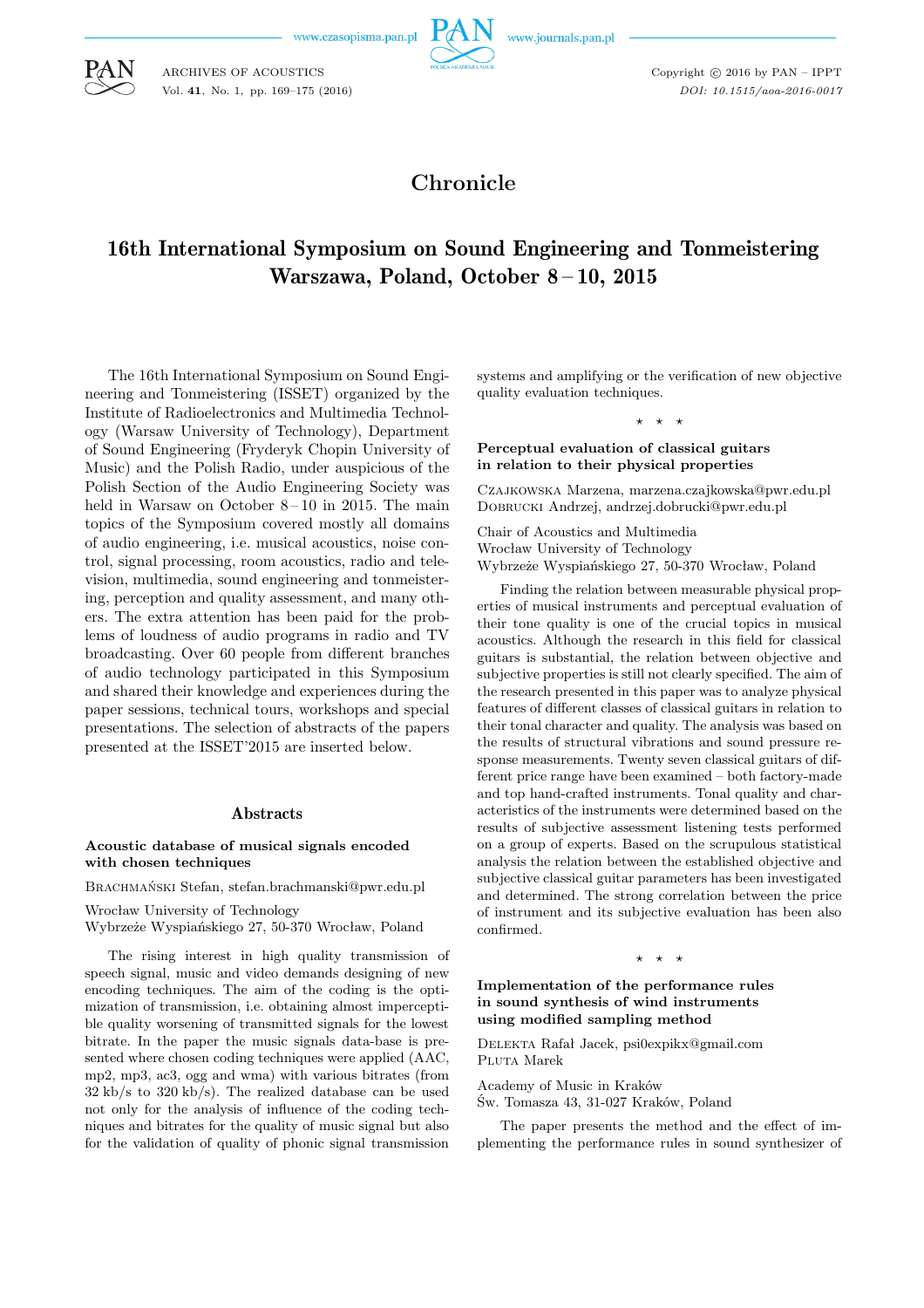|     | www.czasopisma.pan.pl $PAN$ www.journals.pan.pl |
|-----|-------------------------------------------------|
|     |                                                 |
| 170 | Archives of Acoustics Volume 41, Number 1, 2016 |

wind instruments in symphony orchestra, that is currently under development. The synthesizer is based on a modified sampling method that uses samples containing the whole musical motifs, as well as algorithms that seamlessly connect such samples into a coherent-sounding phrases. The performance rules define variations in regular playback of the material contained in musical notation, that are characteristic of the natural way of playing the instrument. These variations are due, among others, the specific nature of the instrument, the skills of the player, and above all proper shaping of the expression in musical structures, that characterizes live musicians performances. The article presents a selected group of the performance rules with quantitative description of the variations in appropriate sound parameters. Changing sound parameters in the sampling synthesis requires the use of various signal processing methods on the recorded samples. The paper presents methods applied in the modified sampling synthesizer. Finally, the effect of the modifications is discussed.

⋆ ⋆ ⋆

### **The impact of different selective mixing algorithm depths on intelligibility of multiple talkers**

Dziedzic Tomasz, tdziedzi@agh.edu.pl Kleczkowski Piotr, kleczkow@agh.edu.pl

Department of Mechanics and Vibroacoustics AGH University of Science and Technology Al. Mickiewicza 30, 30-059 Kraków, Poland

The issue of words intelligibility of multiple talkers has been approached by one of the authors in his previous studies. During the experiments it was proposed to reduce spectral overlapping of words by selecting only the strongest ones in each spectral region (selective mixing), supposedly to increase intelligibility. Some differences were found, but they did not prove statistically significant. In the current study, the authors used the same selective mixing algorithm as in the previous experiments, but varied the depth of selection. Not only one word, but also two and three words were allowed to occupy one spectral region. Regarding the different depths of "selections", there were different distributions of number of distinguished words, with a little and statistically significant difference in favor of the samples without the selective summing algorithm applied. 31 people took part in the experiments, and a dedicated software for listening tests was used, developed by one of the authors. In this paper, the outcome of the listening tests will be presented, along with the analysis of the collected data.

 $\star$   $\star$ 

### **Acoustics of educational facilities of the Department of Sound Engineering at the Fryderyk Chopin University of Music**

Fidecki Tadeusz, fidecki@chopin.edu.pl RUDZKI Tomasz, yazsound@gmail.com Zaczkowski Jakub, zetosz@gmail.com

The Fryderyk Chopin University of Music Okólnik 2, 00-368 Warszawa, Poland

The main goal of this research was to gather data which may lead to determine if the acoustic properties of rooms used for recording, listening and editing have any impact on the teaching results. Research concerned reverberance, colorization of sound and influence of acoustics on clarity of speech and music in these rooms. Impulse responses were taken in concert halls, recording rooms, control and editing rooms, lecture halls and laboratories. Measures like T30, EDT, C50, C80, TS, STI, IACC, frequency responses, distribution of reflections within time and waterfall plots were derived from collected IRs. The results were compared with international recommendations regarding acoustics of recording studios and listening rooms.

⋆ ⋆ ⋆

### **Automatic music genre recognition applied to virtual bass synthesis algorithm**

HOFFMAN Piotr, phoff@sound.eti.pg.gda.pl Kostek Bożena, bokostek@audioakustyka.org

Audio Acoustics Laboratory Faculty of Electronics, Telecommunication and Informatics Gdańsk University of Technology Narutowicza 11/12, 80-233 Gdańsk, Poland

In the paper an intelligent algorithm for the synthesis of low frequencies in mobile devices (Smart VBS) is described. The Smart VBS algorithm recognizes musical genre and according to it sets the optimum low frequency synthesis parameters. Low frequency synthesis is carried out using the method of non-linear functions (NLD). Modification is performed according to the type, number and gain of the nonlinear function. The algorithm is prepared in the form of an application written in  $C++/QT$ . The application identifies six most popular musical genres: classical, electronic, jazz, pop, rap, rock. On the basis of subjective listening tests sets of predefined settings are prepared, which dynamically adjust the music file currently being processed. The end result of the program is a modified audio file processed in accordance to the recognized genre.

⋆ ⋆ ⋆

### **Virtual conductor**

Jelińska Barbara Wołejko Agnieszka

The Fryderyk Chopin University of Music Okólnik 2, 00-368 Warszawa, Poland

Virtual Conductor is a project that lets you feel like a conductor and control the virtual orchestra playing one of the six well known classical pieces. Application exploits possibilities of such software as Max MSP, Ableton Live and INScore, and it is all controlled by the gestures performed in front of motion sensing device Kinect. The interactive manual introduces user to all the things he needs to know and that is how the conducting begins. User can control selected musical parameters such as tempo, dynamics or intros of specific instruments. He is leaded by a score which is synchronized with music and contains extra tips. Project's algorithm allows to continue its development by implementing another features. This Project is a tool with educational benefits for both pupils and students who are starting to learn score reading. Virtual Conductor combines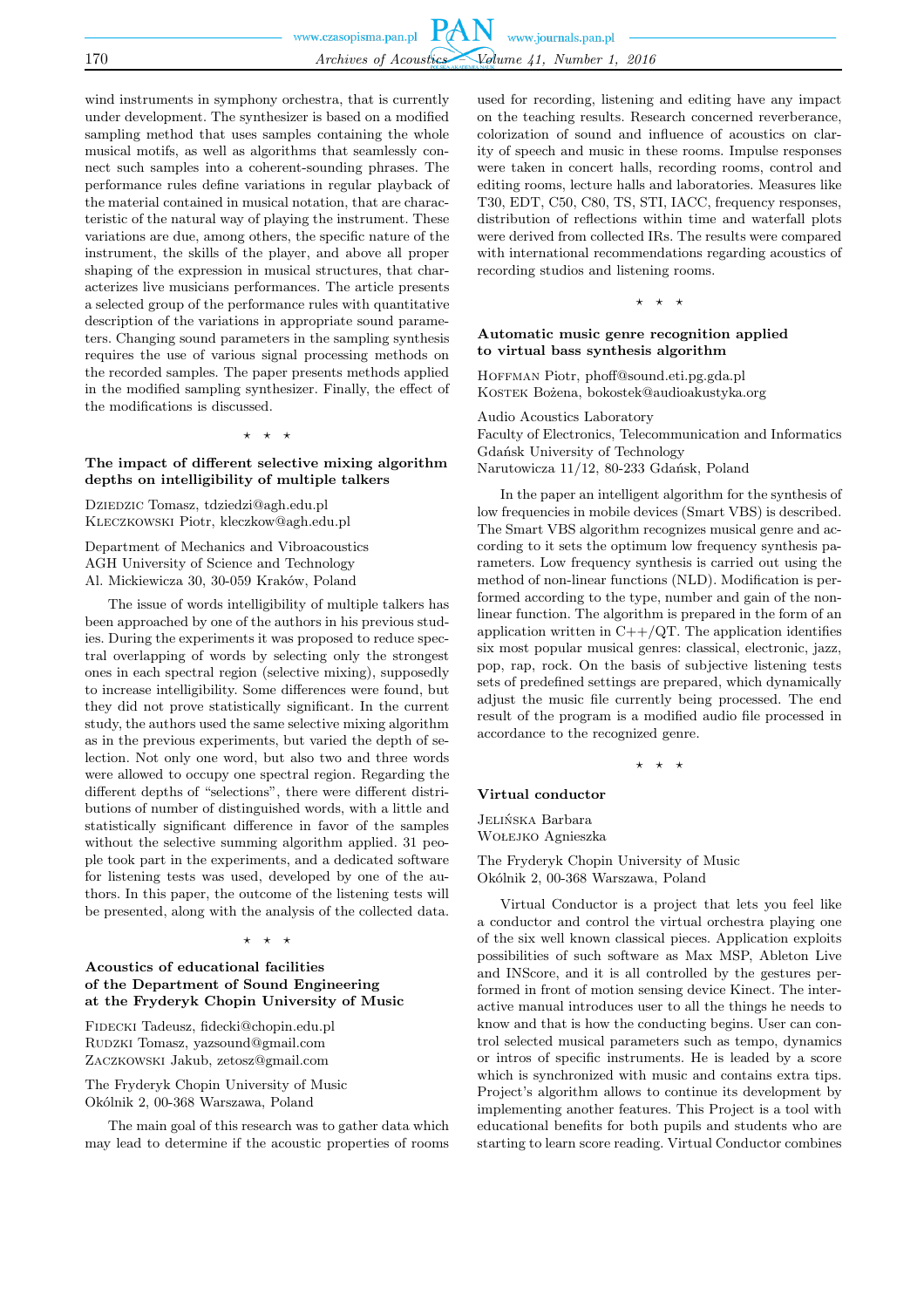musical skills and motor coordination of users being at the same time great music entertainment.

 $\star$   $\star$ 

### **Dynamic control of midi sound parameters using built-in smartphone sensors**

KOBER Robert, Robert.Kober@student.put.poznan.pl Łukasik Ewa, Ewa.Lukasik@cs.put.poznan.pl

Poznan University of Technology

Pl. Marii Skłodowskiej-Curie 5, 60-965 Poznań, Poland

In popular music performance there is a common practice to change music parameters like timbre, tempo or pitch in real time. This is especially true for music in MIDI format. These changes may be predefined or manually entered during playback using appropriate input devices. This paper describes the concept of mobile system that allows for real time modifications of sound parameters synchronously with the hand gestures of an operator handling a smartphone with built-in sensors (accelerator, gyroscope). In the proposed solution the task of real time external control of sound parameters of music being played or performed may be transferred to the listener who has the opportunity to actively contribute in shaping a musical performance. This gives him/her the ability to cross the traditional barriers of passive listening and allows for an entirely new dimension of musical experience. The paper also presents an example of the control system implemented in the iOS environment using iPhone 4s and a MIDI hardware controller.

 $\rightarrow$ 

### **Acoustics modernization of the student culture zone at Wrocław University of Technology**

Kruk Bartłomiej, bartlomiej.kruk@pwr.edu.pl Łuczyński Michał, michal.luczynski@aes.pwr.edu.pl

Chair of Acoustics and Multimedia Faculty of Electronics Wrocław University of Technology Wybrzeże Wyspiańskiego 27, 50-370 Wrocław, Poland

The purpose of this article is to present the results of improving acoustical properties in a multipurpose hall at the Student Culture Zone at Wrocław University of Technology. The building was designed according to the newest trends in design and architecture hence concrete and glass are the most widely used materials and therefore it does not meet proper acoustic field requirements. The main focus of this project was to adjust the reverberation time parameters. To reach desired reverberation levels a multi-stage plan was developed. The first step was to measure acoustical parameters of the room. Then several simulations were conducted in order to design appropriate acoustical panels that would also fulfill all hygienic and fire safety requirements. The last step was to measure acoustical parameters after the treatment and comparing the results with those acquired before the treatment.

⋆ ⋆ ⋆

### **Reproduction of phantom sources improves with separation of direct and reflected sounds**

Król Aleksandra, akrol@agh.edu.pl Kleczkowski Piotr, kleczkow@agh.edu.pl Małecki Paweł, pawel.malecki@agh.edu.pl

Department of Mechanics and Vibroacoustics AGH University of Science and Technology Al. Mickiewicza 30, 30-059 Kraków, Poland

In virtual acoustics or artificial reverberation, impulse responses can be split so that direct and reflected components of the sound field are reproduced via separate loudspeakers. The authors had investigated the perceptual effect of angular separation of those components in commonly used 5.0 and 7.0 multichannel systems, with one and three sound sources respectively [Kleczkowski *et al*. (2015), J. Audio Eng. Soc., **63**, 428–443]. In that work, each of the front channels of the 7.0 system was fed with only one sound source. In this work a similar experiment is reported, but with phantom sound sources between the front loudspeakers. The perceptual advantage of separation was found to be more consistent than in the condition of discrete sound sources.

 $\star$   $\star$ 

### **Application of dynamic element matching techniques for linearity enhancement of multi-bit audio sigma-delta A/D and D/A converters**

Lewandowski Marcin, M.Lewandowski@ire.pw.edu.pl Kulka Zbigniew, Z.Kulka@ire.pw.edu.pl

Faculty of Electronics and Information Technology Warsaw University of Technology Nowowiejska 15/19, 00-665 Warszawa, Poland

This paper presents properties of multi-bit audio sigmadelta A/D and D/A converters with single-bit and low-bit quantizers. In particular, application of dynamic element matching techniques for linearity enhancement of internal D/A converters using as construction part of multi-bit sigma-delta converters with low-bit quantizers/truncators are briefly described.

⋆ ⋆ ⋆

# **Overview of applications of audio temporal envelope in sound engineering**

Łukasik Ewa<sup>1</sup>, ewa.lukasik@cs.put.poznan.pl KURZAWSKI Łukasz<sup>2</sup>, info@recart.pl

<sup>1</sup> Poznan University of Technology

Piotrowo 2, 60-965 Poznań, Poland

 $2$  RecArt

Os. Stefana Batorego 27g/73, 60-687 Poznań, Poland

The domain of audio signals classification and recognition is based to a large extent on their representation in the frequency domain, or in a combined time-frequency domain. However, in some applications a signal temporal envelope is analyzed. For sound synthesis an ADSR model (Attack, Decay, Sustain, Release) is used. MPEG 7 standard includes metadata reflecting a shape of a temporal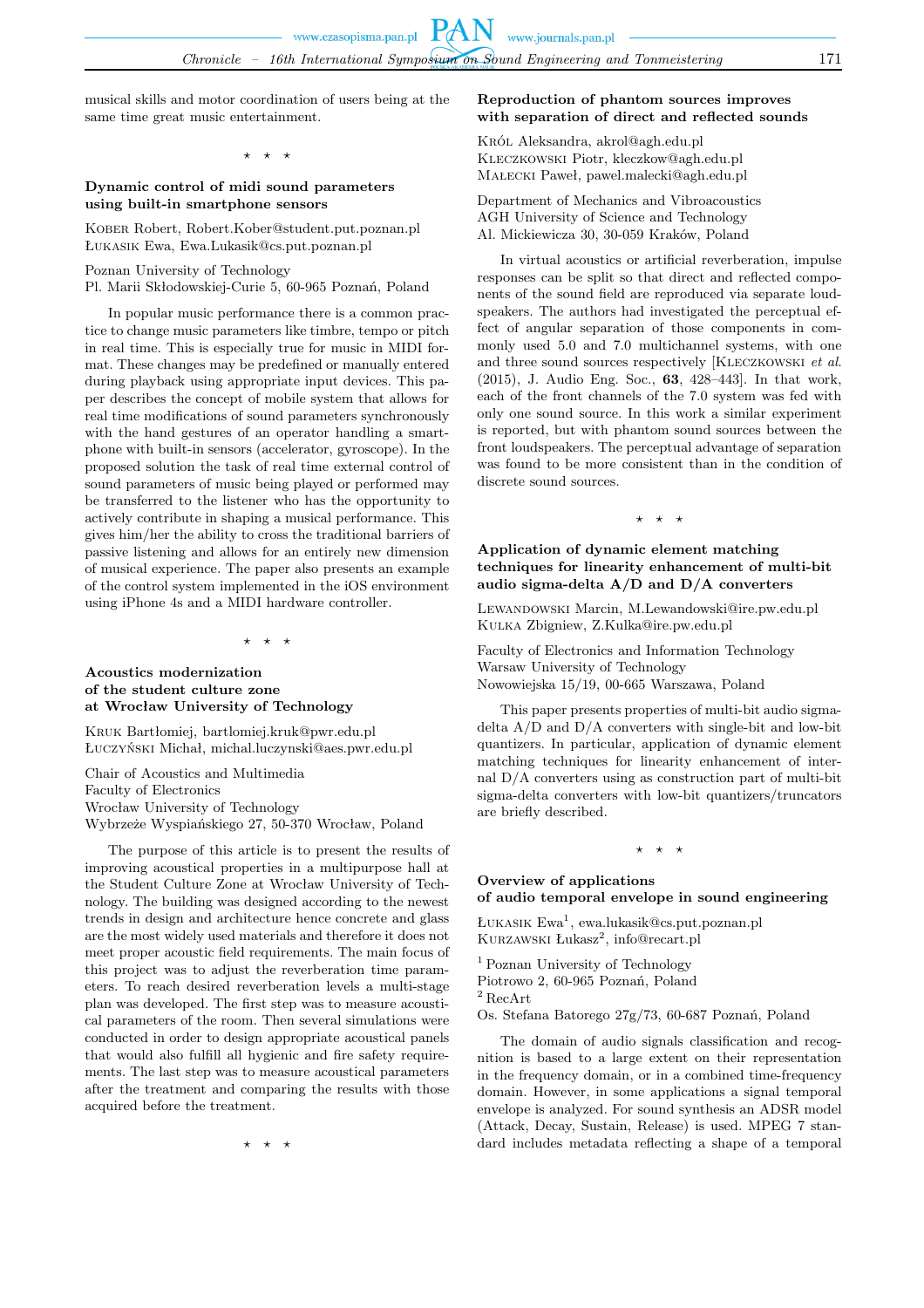|     | www.czasopisma.pan.pl $PAN$ www.journals.pan.pl |                                                 |  |
|-----|-------------------------------------------------|-------------------------------------------------|--|
| 172 |                                                 | Archives of Acoustics Volume 41, Number 1, 2016 |  |
|     |                                                 |                                                 |  |

envelope of audio signal (LAT – log attack time and TC – time centroid). The shape the temporal envelope is used, among others, to analyze audio transients, to study the intelligibility of speech, determining the dynamic range and compression of audio signals. In the luthier's practice the shape of the envelope of the string instrument response to the impulse stimulus determines the responsiveness of the instrument. Neurophysiological experiments proved that a human brain has an independent specialized centers enabling the detection of the envelopes separately in the time domain and in the frequency domain, which confirms the soundness of the temporal envelope perception. The paper reviews various aspects of audio temporal envelope (e.g. its generation, interpretation, descriptors or human perception) also from the perspective of an instrumentalist, sound engineer and tonmeister. We present methods to determine and analyze audio temporal envelope and to consider possible future applications.

⋆ ⋆ ⋆

### **Reverberation in choral music**

Małecki Paweł, pawel.malecki@agh.edu.pl Czopek Dorota, dorota.czopek@agh.edu.pl

Department of Mechanics and Vibroacoustics AGH University of Science and Technology Al. Mickiewicza 30, 30-059 Kraków, Poland

Choral music has rich timbre and sophisticated texture. Room response is an integral part of this kind of music. Reverberation influence both performers and listeners. The article presents research about perception of choral music in a variety of reverberant condition. The most significant and preferred by listeners factors of room impulse response were investigated. Ambisonic system was used in the listening test. Multidimensional scaling was used in statistical analysis.

⋆ ⋆ ⋆

### **Designation of the noise map with the use of clouds computing**

MARCINIUK Karolina<sup>1</sup>, karmarci@sound.eti.pg.gda.pl Szczodrak Maciej<sup>2</sup>, szczodry@sound.eti.pg.gda.pl KOSTEK Bożena<sup>1</sup>, bokostek@audioakustyka.org

<sup>1</sup> Audio Acoustics Laboratory Faculty of Electronics, Telecommunication and Informatics Gdańsk University of Technology Narutowicza 11/12, 80-233 Gdańsk, Poland  $^2$  Multimedia Systems Department Faculty of Electronics, Telecommunication and Informatics Gdańsk University of Technology Narutowicza 11/12, 80-233 Gdańsk, Poland

The paper presents Noise Maps, the Grid-based service, which employs the noise prediction algorithm and source model developed at the Multimedia Systems Department, Gdansk University of Technology. The web application enables the user to create acoustic maps for road noise estimation without utilizing additional commercial software. A short review concerning noise modeling and sound propagation in urban spaces is presented. The results obtained with the application are compared against those collected employing commercial software with two road noise prediction models, i.e. NMPB-Routes-96, recommended by the European Union and the International RLS-90. In the paper guidelines concerning the proposed application usage for users who have small experience in the subject are presented. The developed application is also been tested for interface clarity, proper operation and computing performance.

⋆ ⋆ ⋆

## **Mastering procedure in mid-side domain based on objective parameters derived from existing phonograms**

Mickiewicz Witold, witold.mickiewicz @zut.edu.pl

West Pomeranian University of Technology Al. Piastów 17, 70-330 Szczecin, Poland

In the paper the automatized mastering procedure is presented, which can be applied to semiprofessional and archive recordings of classical music. To obtain in the same time potential improvement in tonal balance and stereophonic spread, the proposed algorithm performs in midside domain. In first step the existing and under-mastering phonograms of the same music piece are analyzed and a set of objective parameters is derived. The results of the parameter comparisons control the processing step – equalization in mid-side domain – of input recording. In the paper the details of the proposed procedure is presented and subjective mastering effects are assessed.

⋆ ⋆ ⋆

### **Interactive sound design**

Morawski Patryk, Kufel Adam

The Fryderyk Chopin University of Music Okólnik 2, 00-368 Warszawa, Poland

Interactive multimedia installation, which enables process of the sound creation performed by participants, based on the previously prepared sound structures. The whole process of sound creation is performed simultaneously with playback of the short animation (which was equally as sound samples prepared previously). How it works: Each participant can use a piano keypad with 61 keys, divided into 5 octaves. Each octave contains a different set of various matched audio samples, divided in the ratio 1: 1 (1 sample – 1 key), arranged by following categories: 1 oct. (the lowest octave) – a set of 12 sound samples with dark and obscure nature, which behaves as low ambients, representing the lowest frequency part of a sound composition; 2 oct. – a set of 12 spatial, light sound samples, which should fill whole composition; 3 oct. – a set of 12 various audio samples, which mainly work in the medium frequency band; 4 oct. – a set of 12 high, intense drones, which cause an impression of intensification of the whole composition; 5 oct.  $(the highest octave) - a set of 13 various sound structures,$ corresponding directly with picture example; main part of the composition, include direct interaction process ("image – sound"). Each octave (without 5) has possibility of different audio processing: 1 oct. – Changing frequency parameter of the frequency shifter 2 oct. – Changing frequencies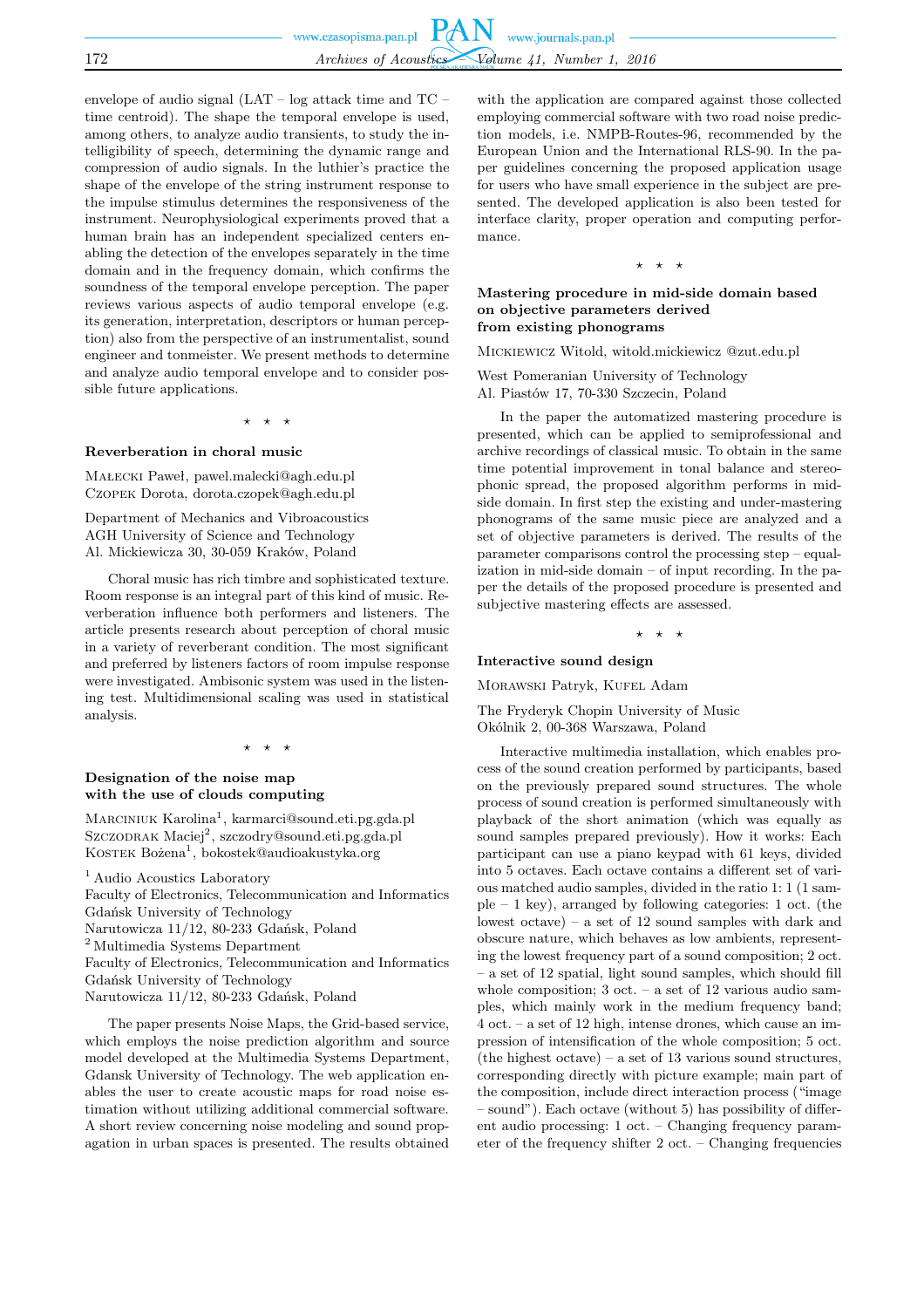parameters of the comb filters 3 oct. – Changing various parameters of the granulator 4 oct. – Changing frequency parameter of the comb filters.

⋆ ⋆ ⋆

### **Psychoacoustic context of multichannel theatrical sound mix**

Napieralska Joanna, Joanna.Napieralska@wp.pl

The Fryderyk Chopin University of Music

Okólnik 2, 00-368 Warszawa, Poland

Cinema sound is mixed in an environment that in theory is acoustically extremely similar to the one within which is later enjoyed by the audience. So why does the average 5.1 cinema theatre remain the bottleneck for the quality of the sound design? In this paper the constraints of 5.1 for-mat are discussed by comparison to the new 3D formats: Dolby Atmos and Auro 3D. Then the basic psychoacoustic principles are presented as the framework of a proper theatrical 5.1 mix. The effects of well-known perceptual principles and chosen cognition-based rules will be presented as the fundaments of proposed efficient mixing tricks that help to 'hack' the hearing system of cinemagoers in order to bring them clear and more powerful experience. The practical application of equal loudness contour, the ear's acoustic reflex, temporal masking, simultaneous masking as well as Cherry's effect, audio-visual correspondence, auditory scene analysis, head related loss of brightness and Hass effect are discussed and illustrated by the multiple film excerpts of existing films and the author's works in 5.1 format.

# **Timbre solfege training**

### **– development of sensitivity to the sound timbre**

⋆ ⋆ ⋆

NAPIONTEK Małgorzata<sup>1</sup>, gnapiontekk@wp.pl ROGALA Tomira<sup>2</sup>, tomira@chopin.edu.pl

<sup>1</sup> Sound Engineering Department The Fryderyk Chopin University of Music Okólnik 2 St., 00-368 Warszawa, Poland  $^{\rm 2}$  Chair of Musical Acoustics Sound Engineering Department The Fryderyk Chopin University of Music Okólnik 2 St., 00-368 Warszawa, Poland

The purpose of this study was to determine whether persons with no formal musical training possess the ability of timbre discrimination similar to sound engineers and musicians. Then discover if such abilities may be effectively developed by training. A group of five students with no musical training and a group of five music students participated in a special ear-training course called Timbre Solfege aimed at the development of auditory sensitivity to timbre. A group of sound engineering undergraduate students who have completed the Timbre Solfege course as a part of their academic curriculum was chosen as a control group for the assessment of the progress obtained by the two experimental groups. The results of training were verified by testing timbre discrimination ability administered at the beginning and at the end of the course. The results of the test show the ability of timbre discrimination had improved in the two experimental groups.

 $\star$ 

# **Auditory-visual interactions: the influence of color on loudness judgments**

Olko Marta, olko.marta@gmail.com Miśkiewicz Andrzej, misk@chopin.edu.pl

Department of Sound Engineering The Fryderyk Chopin University of Music Okólnik 2, 00-368 Warszawa, Poland

The paper reports the results of an experiment carried out to explore the influence of the color of pictures displayed on a large TV screen on the perceived loudness of sounds simultaneously played back through loudspeakers. A group of sound engineers and a group of ordinary subjects estimated the loudness of the sounds of three short audio-video clips containing the following material: (1) a color patch combined with pink noise, (2) an animated picture of an explosion combined with a synthesized sound effect of an explosion, (3) a realistic film of a kettle combined with the sound of a kettle whistle. The clips were presented to the subjects in combinations of five different colors and seven audio signal levels. The results of the experiment were similar for both groups of subjects and indicated that the color of pictures had practically no effect on the loudness of simultaneously heard sounds. The present results do not agree with the previous findings of the authors who reported that the picture's color has a slight, yet noticeable influence on the loudness of accompanying sounds.

⋆ ⋆ ⋆

### **Film sound in 'calling'. Cinematic space shaping through the workshop of sound engineer**

# PAJAK Jacek, mail@jacekpajak.com

### University of Warsaw

Krakowskie Przedmieście 26/28, 00-927 Warszawa, Poland

'Calling' is a full length feature film directed by Marcin Dudziak. It is based on a novel 'Kingfisher' written by Kazimierz Orłoś. Calling lasts eighty minutes and except for a few scenes, it is extracted of the dialogues. It is told through the long shots that present silent characters and a slow action. Making sound for the picture with low-level narrative is an unconventional task, which needed using extraordinary solutions in film sound designing. The audile layer in 'Calling' makes the onsreen space richer and brings lots of added values to the picture. It modifies, in an unconventional way, the space of the world presented in a frame. The sound, thanks to the use of atmos and foley, creates the specific sense of a place of a particular scene. The exceptional use of foley gives the ambience the feeling of nearness and make the nature presented on screen alive. Audile layer and musical structures influences the diegesis, making it subjective and gains the oneiric soundscape features. 'Calling' gets the additional narrative and interpretive layer because of the essential cinematic space shaping through the sound. The audile layer modifies it or even gives the meaning to what can be seen in frame.

⋆ ⋆ ⋆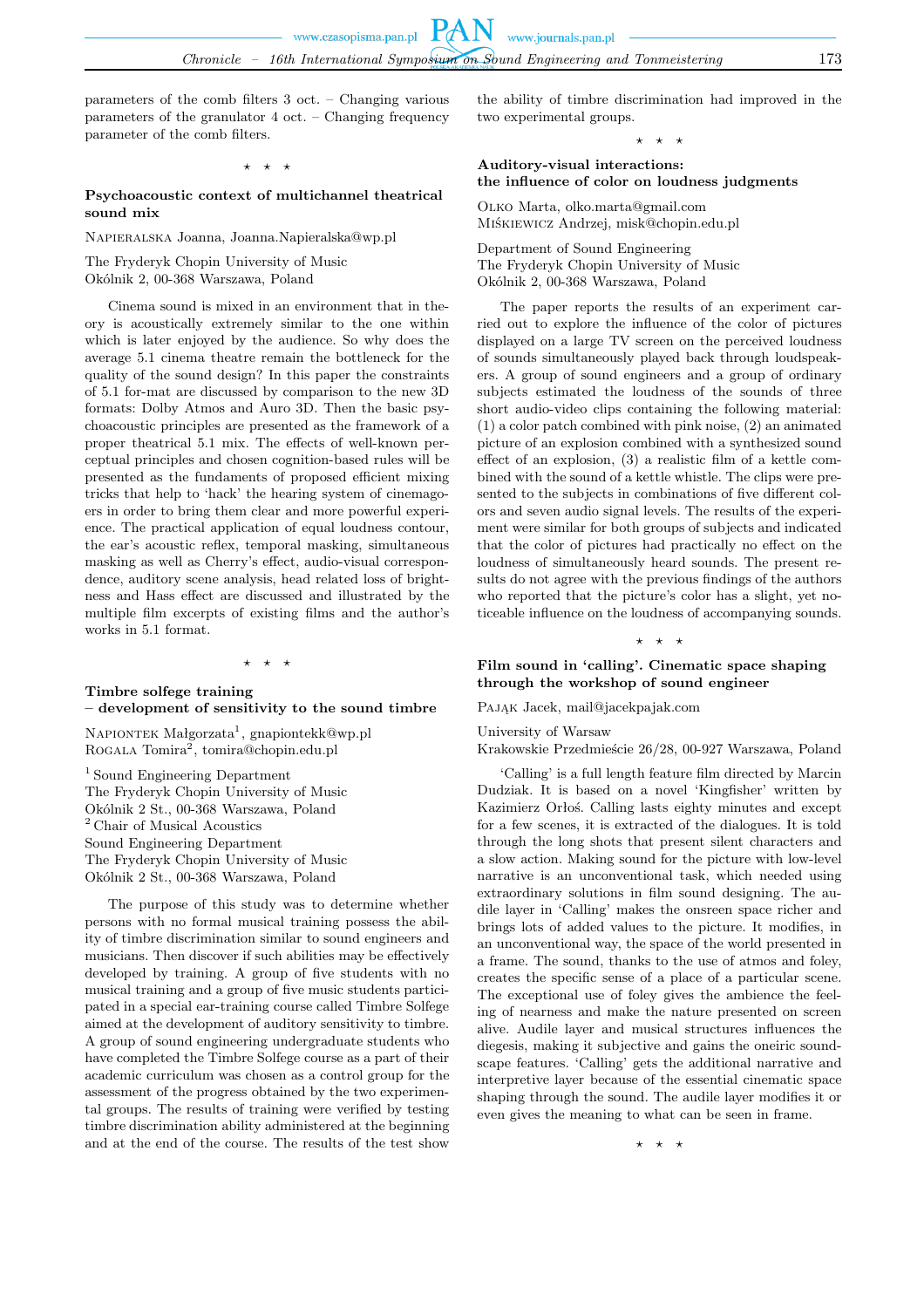# **Evaluation of noise induced permanent threshold shift (NIPTS) among music students**

Pietrzak Agnieszka, A.Pietrzak@ire.pw.edu.pl Jasiński Maciej, Żera Jan

Warsaw University of Technology Pl. Politechniki 1, 00-661 Warszawa, Poland

Sound exposure among music students of Fryderyk Chopin University of Music in Warsaw was measured to assess the noise induced permanent threshold shift – NIPTS, according to ISO 1999 standard. For this assessment, measures were taken during 7 rehearsals, 3 concerts and during individual practices. The equivalent continuous A-weighted sound pressure level  $(L_{Aeq})$  was measured, a questionnaire inquiry was conducted and the daily noise exposure level  $(L_{EX,8h})$  was calculated. The music students were usually exposed to sound at an equivalent continuous A-weighted sound pressure level of 72.1–92.0 dB, for 22– 47 hours weekly. Assuming 45 years of similar exposure in terms of level and duration, the calculated noise induced permanent threshold shift – NIPTS was predicted to assume median values between 2.2 and 6.7 dB. The highest threshold shift (NIPTS) was predicted for students playing the flute (6.6 dB) and the French horn (6.7 dB).

### ⋆ ⋆ ⋆

### **Graphical representation of music set based on mood of music**

Plewa Magdalena, mplewa@sound.eti.pg.gda.pl Kostek Bożena, bokostek@audioacoustics.org

Audio Acoustics Laboratory, Faculty of Electronics, Telecommunications and Informatics Gdańsk University of Technology Narutowicza 11/12, 81-233 Gdańsk, Poland

One of the features for music recommendation, which is useful and intuitive for music listeners, is "mood". The paper presents an approach to graphical representation of mood of music pieces. Subjective evaluation based on listening tests is performed for assigning mood labels of 150 pieces of music and placing them on the 2D mood plane. As a result, a map of songs is created, where music excerpts with similar mood are organized next to each other on the two-dimensional graphical representation. In addition, automatic mapping is performed based on Self-Organized Maps. Comparison and evaluation of the methods and results are then executed. All of the tests and analyses are based on the mood model proposed by authors derived from previous studies and experiments.

### ⋆ ⋆ ⋆

### **Perceptual calibration of narrow-band noise signals for audio applications**

ROGALA Tomira<sup>1</sup>, tomira@chopin.edu.pl LETOWSKI Tomasz<sup>2</sup>, tolima2@verizon.net

<sup>1</sup> The Fryderyk Chopin University of Music Okólnik 2, 00-368 Warszawa, Poland <sup>2</sup> U.S. Army Research Laboratory APG (MD) 21005, USA

Narrow-band noises are frequently used as test signals in audio system evaluation, psychoacoustics, noise control,

and technical listening skills development programs. In perceptual audio assessment and technical listening skills development studies it is crucial that the hearing level thresholds and equal loudness contours for such signals are known in order to ensure proper calibration of the test signals. However, the data regarding human sensitivity to narrowband noises that are available in the psychoacoustic literature are very limited. Except for threshold values for onethird octave noises presented in a diffuse sound field no other data have been normalized, and even for the threshold data there is still some disagreement in the literature. This paper presents a critical analysis of the existing literature on the human sensitivity to narrow-band signals with a focus on hearing thresholds for one-third octave noises under both loudspeaker and earphone listening conditions. On the basis of this analysis recommendations are made for the perceptual calibration of narrow-band noise signals and their use in auditory training and audio assessment studies.

 $\rightarrow$ 

### **Are we able to discriminate compression?**

Rogowska Agata, A.Rogowska@ire.pw.edu.pl

Faculty of Electronics and Information Technology Warsaw University of Technology Nowowiejska 15/19, 00-665 Warszawa, Poland

The aim of the conducted study was to evaluate differences in the audibility of different instruments by three commonly used lossy codecs. Seven instrument tones were compressed using MP3-LAME, Vorbis and Opus to determine how the detection of compressed sounds varies with bit rate, instrument and compression format. Audibility of lossy compression was examined on six naïve subjects during 60 hours of listening. At the bit rate of 32 kbps the compressed signals were easily discriminable with significant differences between subjects. With magnifying the bit rate audibility decreased, the signal becoming inaudible at 64–96 kbps. Discrimination varied significantly from instrument to instrument. Additionally the "learning effect" was examined.

### ⋆ ⋆ ⋆

### **Analysis of guitar string vibration using fast cameras image processing**

Szczuko Piotr<sup>1</sup>, szczuko@sound.eti.pg.gda.pl Korus Józef<sup>1</sup>, joseph@sound.eti.pg.gda.pl Szczodrak Maciej<sup>1</sup>, szczodry@sound.eti.pg.gda.pl KOSTEK Bożena<sup>2</sup>, bozenka@sound.eti.pg.gda.pl Czyżewski Andrzej<sup>1</sup>, andcz@sound.eti.pg.gda.pl

Faculty of Electronics, Telecommunication and Informatics  $^{\rm 1}$  Multimedia Systems Department  $^2$  Audio Acoustics Laboratory Gdańsk University of Technology Narutowicza 11/12, 80-233 Gdańsk, Poland

The paper presents guitar string vibration visualization results. The movement was captured by a dedicated experimental setup of fast cameras, able to register deformations along and across the string. The recorded data was processed to precisely measure the vibration along the string,